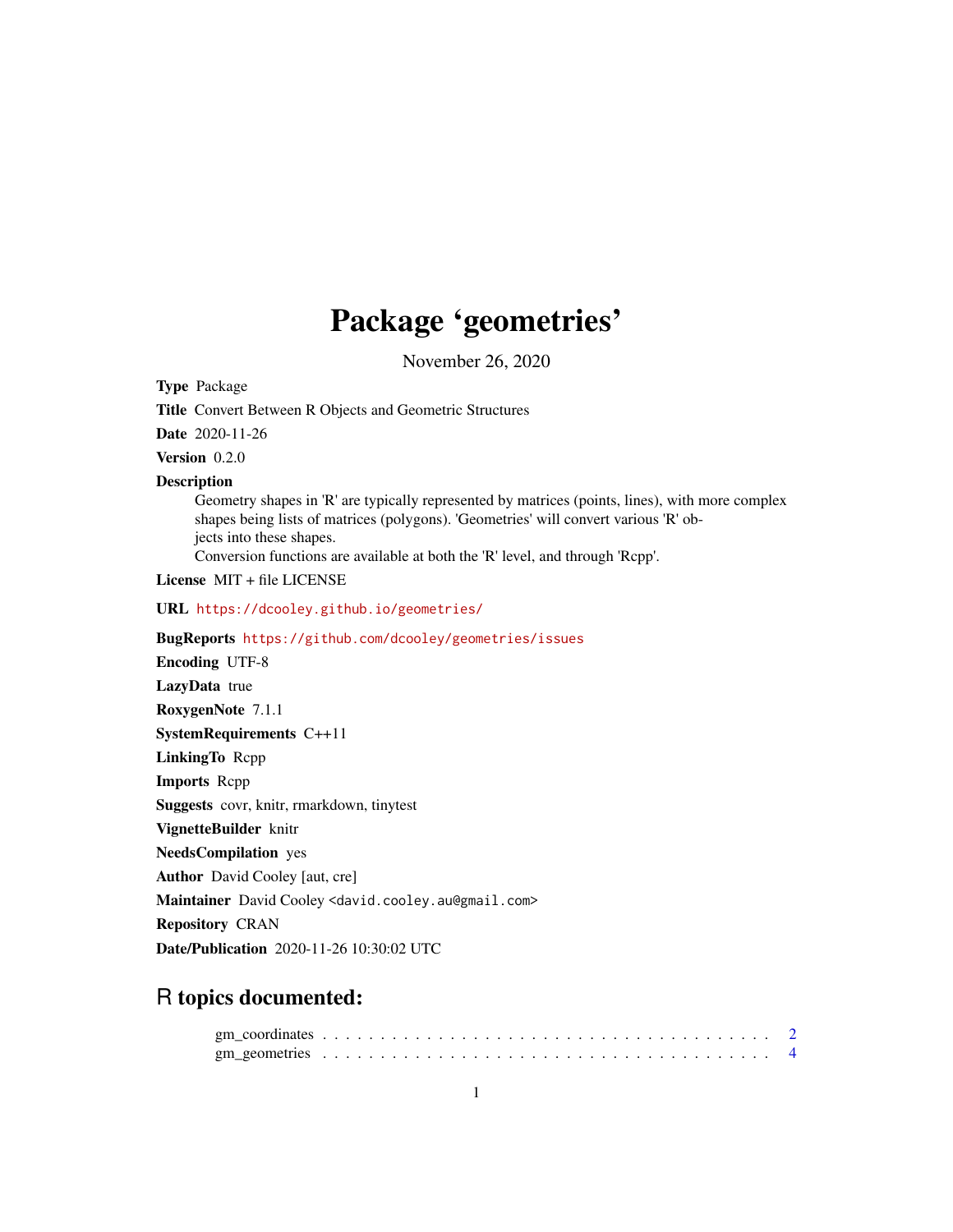#### <span id="page-1-0"></span>**Index** [7](#page-6-0) **7**

gm\_coordinates *gm\_coordinates*

#### Description

Converts all coordinates from various geometric shapes into a single data.frame.

#### Usage

gm\_coordinates(x)

#### Arguments

x object representing geometry shapes (e.g., list of matrices)

#### Details

The data.frame returned will always have an 'id' column. Then will follow an 'id+counter' column for every level of nesting the geometry is within.

The coordinates always start in column 'c1', the first column after all the id columns. Then there is a column 'c+counter' for every coordinate in the geometry.

This function is designed to handle multiple and different nested of geometry structures.

#### Value

a single data.frame representing all the values in the input lists and matrices.

#### Examples

```
x \le -1:3gm_coordinates( x )
m \leq - matrix(1:12, ncol = 3)
gm_coordinates( m )
1 \leftarrow list(matrix(1:12, ncol = 2)\mathcal{L}gm_coordinates( l )
1 \leftarrow list(matrix(1:12, ncol = 4)\lambdagm_coordinates( l )
l <- list(
```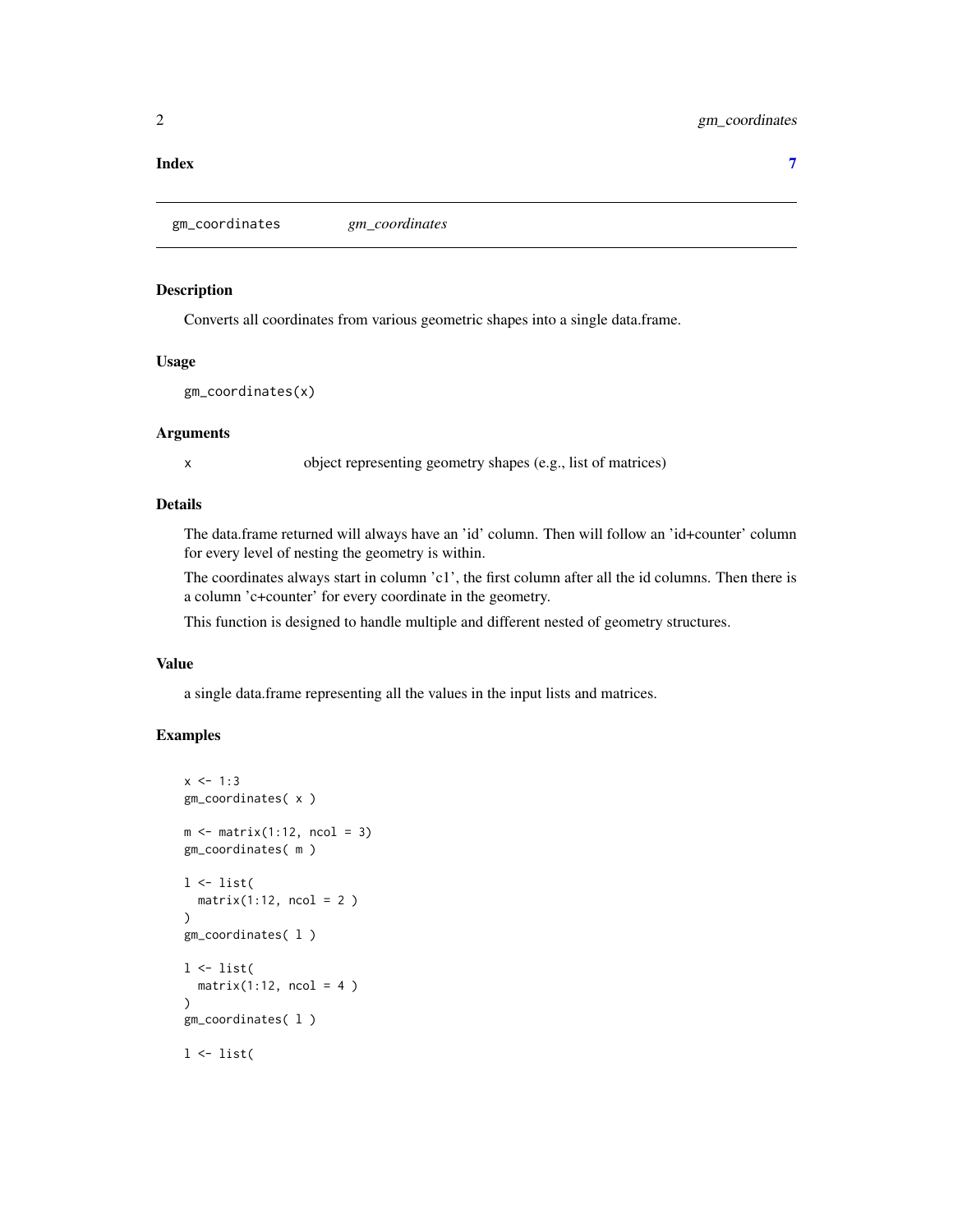```
list(
   matrix(1:12, ncol = 2))
\mathcal{L}gm_coordinates( l )
1 \leftarrow list(list(
    matrix(1:12, ncol = 2), matrix(1:4, ncol = 2)
  )
\mathcal{L}gm_coordinates( l )
1 \leftarrow list(list(
    matrix(1:12, ncol = 2), matrix(1:4, \text{ ncol} = 2)\lambda, 1:5
  , 1:2
  , matrix(1:9, ncol = 3)
\mathcal{L}gm_coordinates( l )
l <- list(
 matrix(1:4, ncol = 2), list(
   matrix(1:9, ncol = 3))
\mathcal{L}gm_coordinates( l )
l <- list(
  list(
    list(
      matrix(1:12, ncol = 2))
  \lambda, list(
   list(
    matrix(1:24, ncol = 2))
 )
\mathcal{L}gm_coordinates( l )
l <- list(
  list(
    list(
      matrix(1:12, ncol = 2))
  \mathcal{L}
```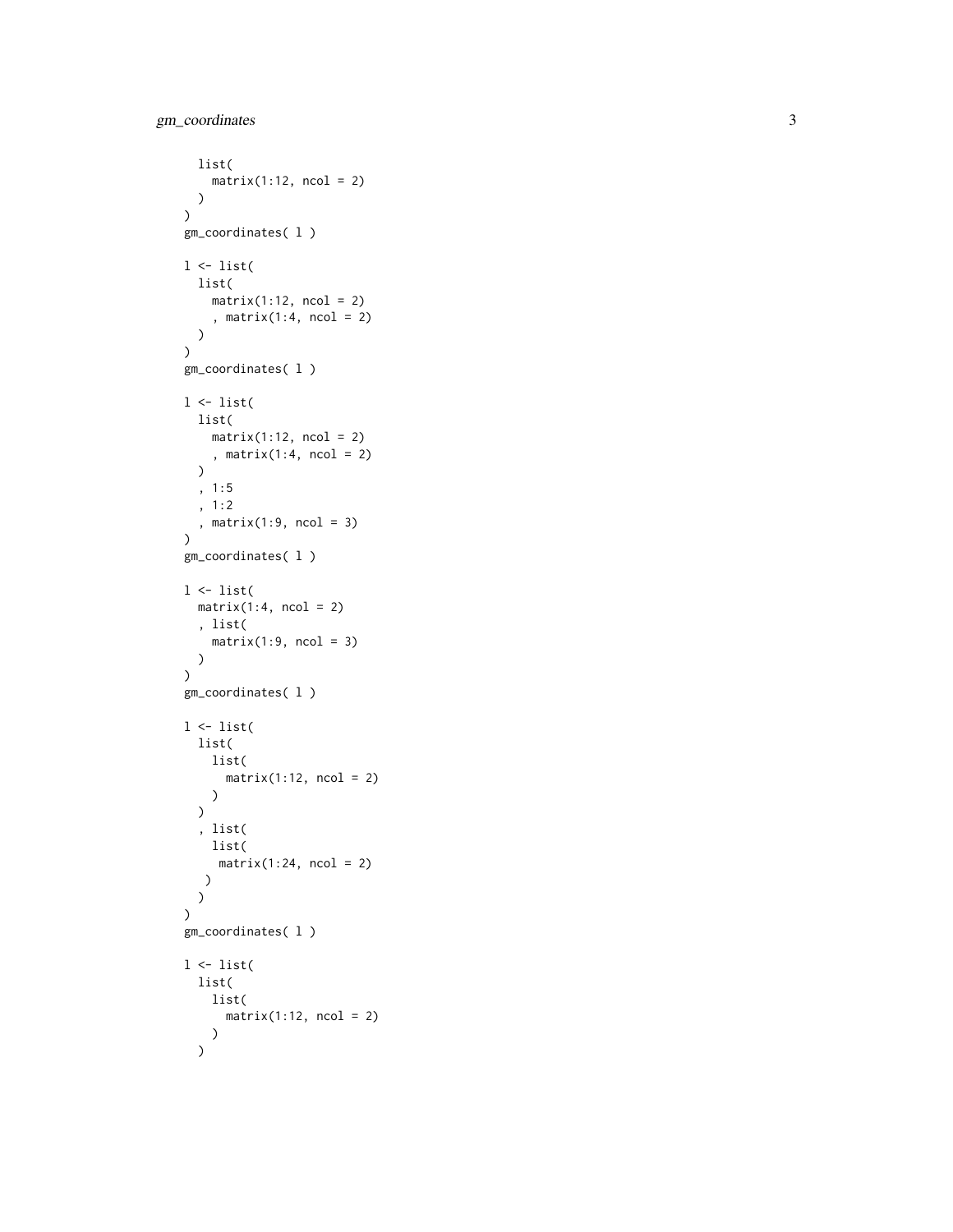```
, list(
    list(
       matrix(1:3, ncol = 3), matrix(1:24, ncol = 2)
   )
 )
\overline{\phantom{a}}gm_coordinates( l )
```
gm\_geometries *geometries*

#### Description

Converts a data.frame into a collection of geometries.

#### Usage

```
gm_geometries(
 obj,
 id_cols,
  geometry_cols,
 class_attributes = list(),
 close = FALSE,
 closed_attribute = FALSE
)
```
#### Arguments

| obi              | data.frame                                                                                      |
|------------------|-------------------------------------------------------------------------------------------------|
| id_cols          | vector of id columns (either integer or string)                                                 |
| geometry_cols    | vector of geometry columns (either integer or string)                                           |
| class_attributes |                                                                                                 |
|                  | class attributes to assign to each geometry                                                     |
| close            | logical stating if the last row must equal the first row of each geometry                       |
| closed_attribute |                                                                                                 |
|                  | logical, if true a 'has_been_closed' attribute is added to each matrix that has<br>been closed. |

#### Value

A list of matrices representing the input object, split by the id column(s).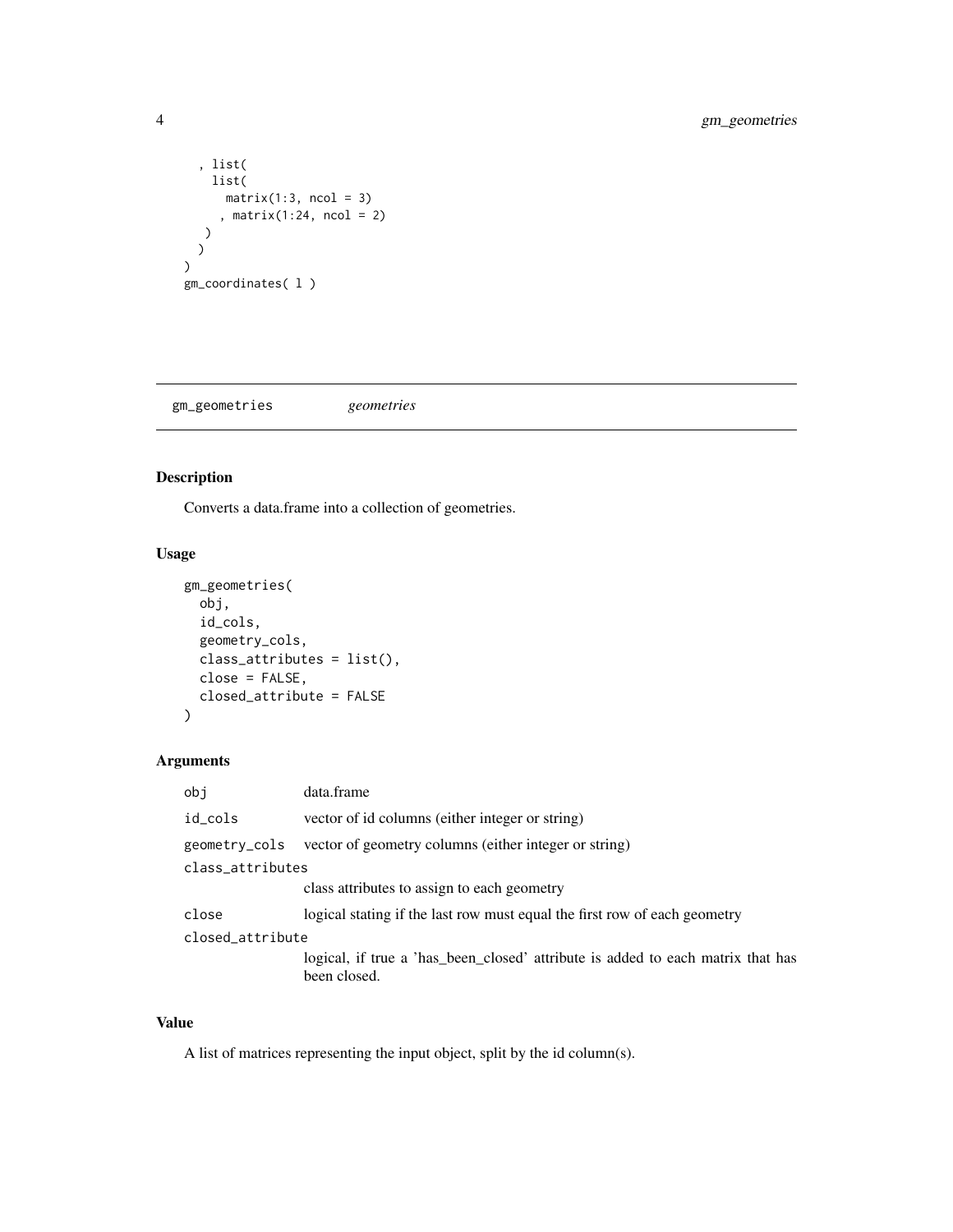#### gm\_geometries

#### Examples

```
df <- data.frame(
  id = c(1,1,1,1,1,2,2,2,2,2)
  , x = 1:10, y = 10:1)
gm_geometries(
 df
  , id_cols = c(1L)
 , geometry_cols = c(2L,3L)
)
## Adding a class attribute
gm_geometries(
 df
  , id\_cols = c(1), geometry_cols = c(2,3), list( class = "my_line_object" )
 \mathcal{L}## Adding a second ID column
df$id1 <- c(1,1,1,2,2,1,1,2,2,3)gm_geometries(
 df
  , id_{cols} = c(1, 4), geometry_cols = c(2,3), list( class = "my_multiline_object" )
\overline{)}## Using character column names
gm_geometries(
 df
  , id\_cols = c("id", "id1"), geometry_cols = c("x","y") )
## matrix input
m <- as.matrix( df )
gm_geometries( m
  , id_cols = c("id","id1")
  , geometry_cols = c("x","y") )
gm_geometries( m
 , id\_cols = c(1, 4), geometry_cols = c(2,3)\lambda
```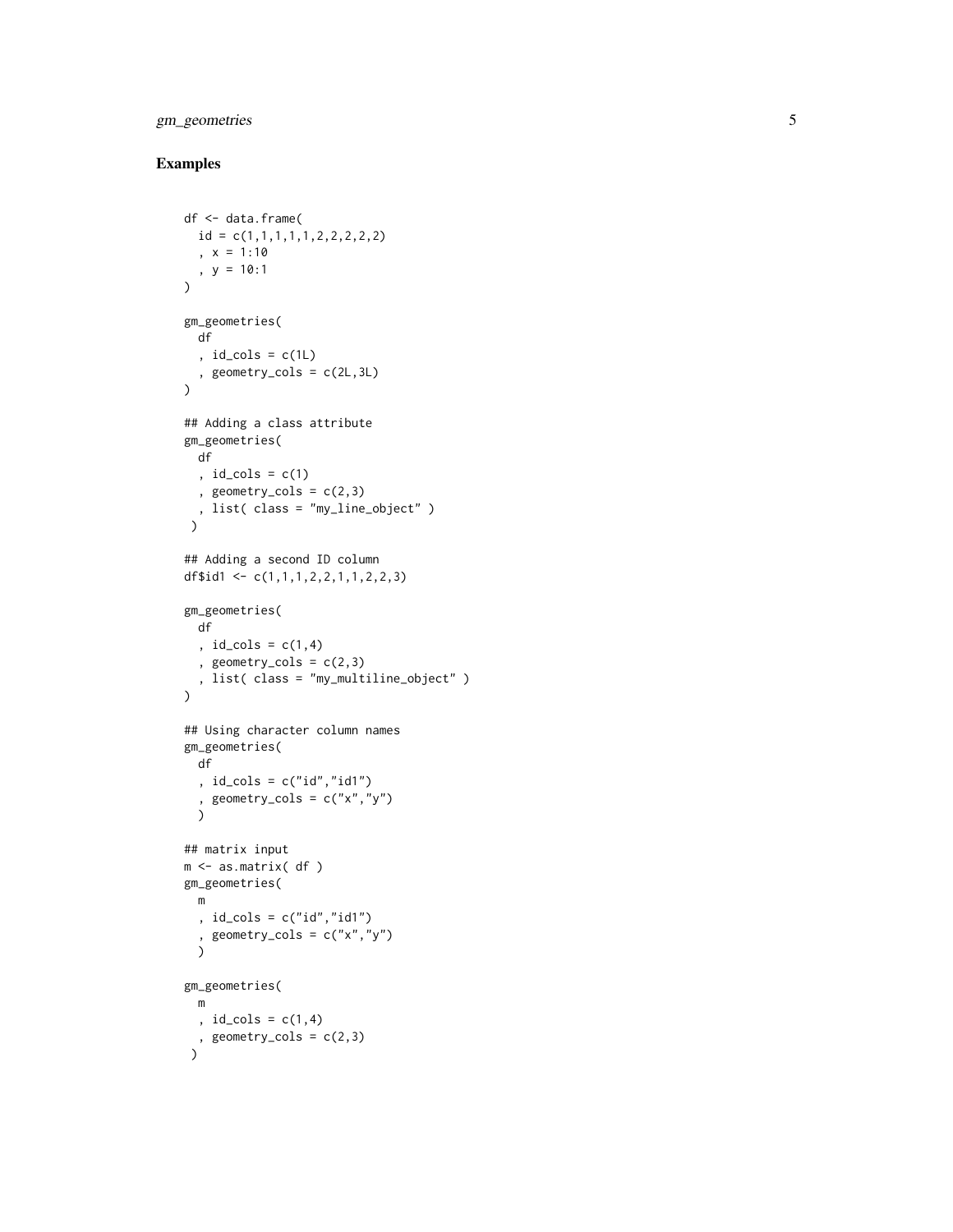```
## use close to make the last row the same as the first row
df <- data.frame(
id = c(1,1,1,1), x = c(1,1,2,2), y = c(1, 2, 2, 1))
gm_geometries(
 df
 , id_cols = "id"
 , geometry_cols = c("x", "y"), close = TRUE
)
```